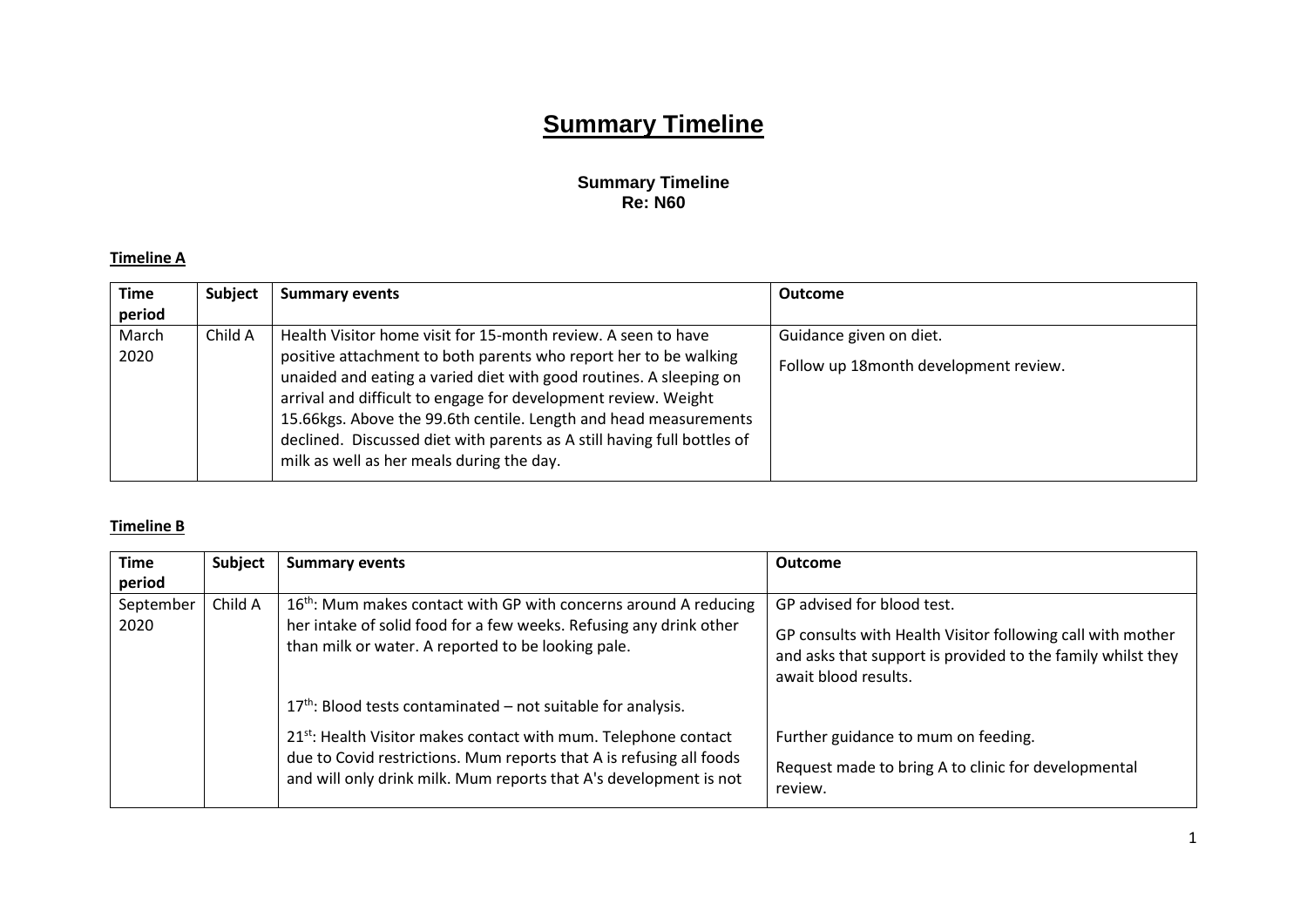| where it should be and her speech has not progressed in the past<br>few months.                                                                                                                                                                                                                                                                                                                                                      |                                                                                                                                                                                                                                                                                  |
|--------------------------------------------------------------------------------------------------------------------------------------------------------------------------------------------------------------------------------------------------------------------------------------------------------------------------------------------------------------------------------------------------------------------------------------|----------------------------------------------------------------------------------------------------------------------------------------------------------------------------------------------------------------------------------------------------------------------------------|
| 23rd: Appointment with the Health Visitor. Mum concerned about<br>A's development. A very pale/grey in colour including her lips and<br>gums. Weight taken which shows loss of 3 kg since March. A<br>lethargic and moaning. Refused to take part in any of the<br>developmental assessments. Health Visitor concerned at the<br>amount of milk A was still having and the impact this may have on<br>her wanting to eat solid food. | Health Visitor gave guidance on how mum could support A<br>with her eating through play. Mum was not keen to reduce<br>milk intake. Further contact to take place at home via a<br>video call to observe A and to repeat development check.<br>Follow up discussion with the GP. |
| Discussion between Health Visitor and GP. Concerns expressed that<br>A appears to have regressed with her development and does not<br>want to eat or walk.<br>GP made contact with mum to request a same day appointment.<br>Mother refused. Appointment made for the following morning.                                                                                                                                             | GP advised that she wanted A to be reviewed by a<br>Paediatrician in hospital.                                                                                                                                                                                                   |
|                                                                                                                                                                                                                                                                                                                                                                                                                                      |                                                                                                                                                                                                                                                                                  |

## **Timeline C**

| September<br>2022 | Child A | 24 <sup>th:</sup> A seen by Health Visitor and GP. Mum reported A<br>hadn't taken any solid foods for the last 7 days and barely<br>walking/crawling. Noted to be very clingy, grizzly and<br>extremely pale. | GP arranged for A to attend PAU for an assessment.                                                     |
|-------------------|---------|---------------------------------------------------------------------------------------------------------------------------------------------------------------------------------------------------------------|--------------------------------------------------------------------------------------------------------|
|                   |         | Admission to hospital. On admission A was noted to be very<br>pale, lethargic and irritable. A had severe anaemia with the<br>consultant identifying probable cause of low HB nutrition.                      | A received a blood transfusion and an urgent referral to the<br>dietician. A was admitted to the ward. |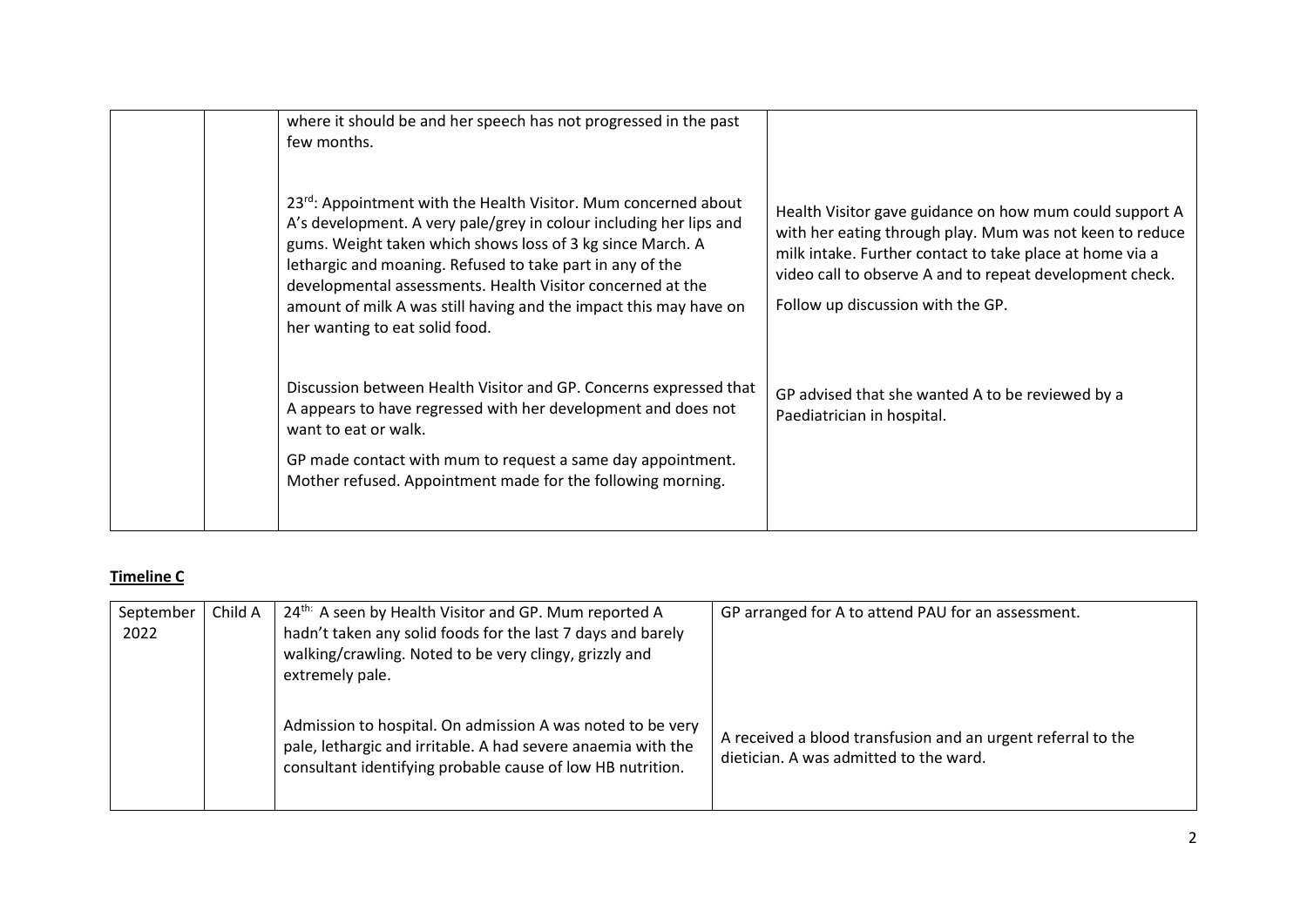| Support was provided to mum whilst on the ward around                    |                                                                    |
|--------------------------------------------------------------------------|--------------------------------------------------------------------|
| feeding. Mum reported that A continued to refuse solid                   |                                                                    |
| foods.                                                                   |                                                                    |
|                                                                          |                                                                    |
|                                                                          | Contact made to Swansea Social Services, emailed written referral  |
| 25 <sup>th</sup> Paediatric nurse made contact with Safeguarding CNS     | and advised to contact the ward if more information was required.  |
| to advise of admission.                                                  |                                                                    |
| Further conversation with mother raised concerns around                  |                                                                    |
| parenting as mother gave examples of times when her son                  |                                                                    |
| had been unsupervised. Discussion with mother regarding                  |                                                                    |
| referral to the Local Authority for support.                             |                                                                    |
|                                                                          | Outcome: Family to open for assessment.                            |
|                                                                          |                                                                    |
| 26 <sup>th</sup> : NPTCBC received a referral from Swansea in respect of |                                                                    |
| A. Information passed in respect of A's presentation to the              |                                                                    |
| hospital and comments made by mum.                                       |                                                                    |
|                                                                          |                                                                    |
|                                                                          |                                                                    |
| Support continued to be offered to mum with feeding A,                   |                                                                    |
| Mum was noted to refuse solid food at times. Father                      |                                                                    |
| attended the hospital on the 26 <sup>th</sup> . Staff supported father   |                                                                    |
| with feeding A and she was noted to start eating a little food           |                                                                    |
| on the 27 <sup>th</sup> This continued with A slowly increasing her      |                                                                    |
| intake of food with father noted to engage well.                         |                                                                    |
|                                                                          |                                                                    |
| 28 <sup>th</sup> contact made with Safeguarding CNS in regards to any    |                                                                    |
| updates on the referral made to the Local Authority.                     |                                                                    |
| Safeguarding CFS Telephone conversation with social                      |                                                                    |
| worker regarding referral made. The case is awaiting                     |                                                                    |
| allocation and a full agency assessment will be commenced.               |                                                                    |
| Discussion took place with parents and Health Visitor. A was             | Outcome joint agency investigation. Police arrested parents. A and |
| discharged home.                                                         | sibling went to stay with maternal grandparents. Both parents      |
|                                                                          | granted Police conditional bail return on 27th October 2020 with a |